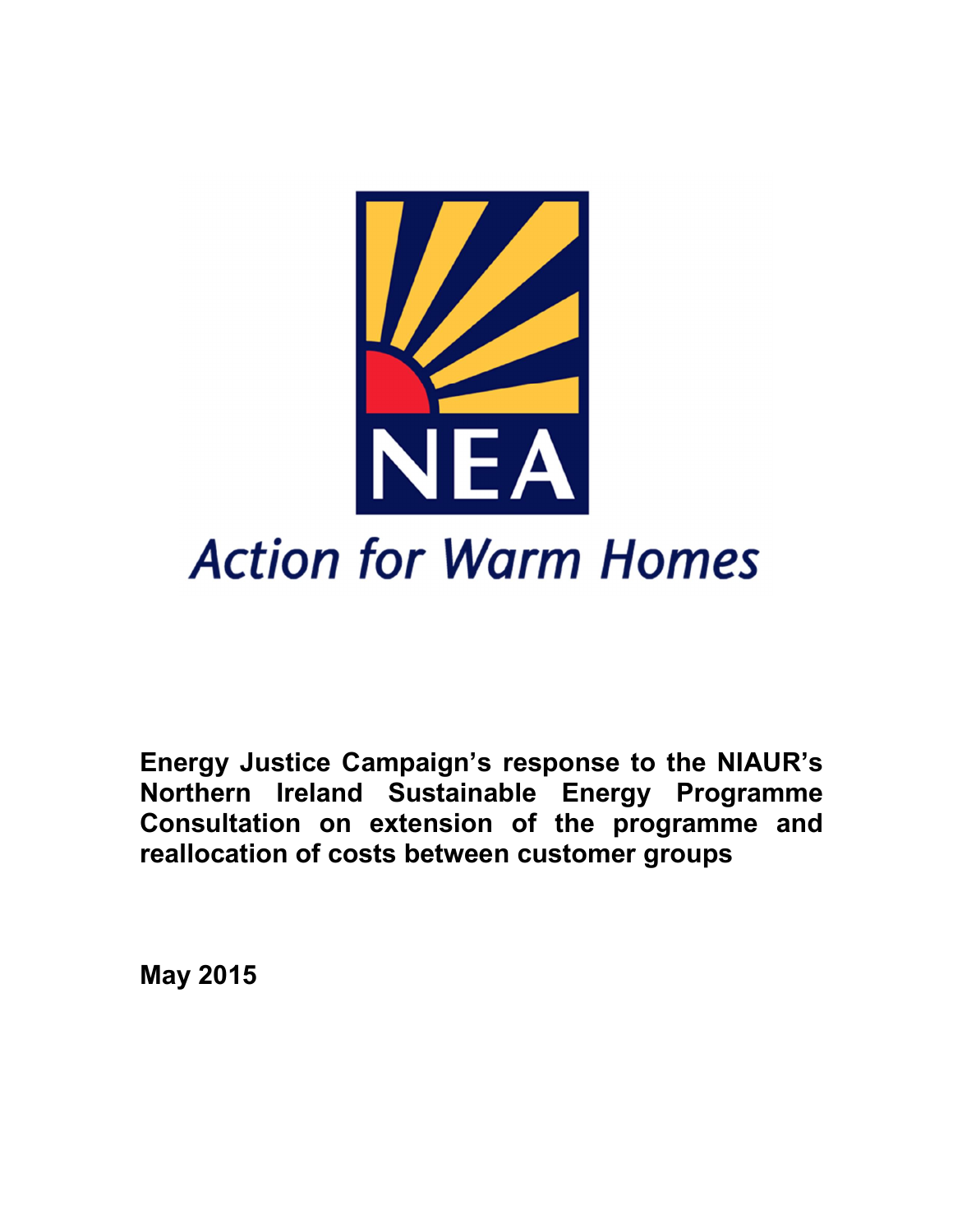As outlined in the consultation document, the Northern Ireland Sustainable Energy Programme (NISEP) is a voluntary incentivised energy efficiency programme funded by electricity customers through a public service obligation. The programme was established by the Utility Regulator in 1997 and following a sustained and targeted campaign by NEA Northern Ireland, a political decision was taken in 2002 to ring-fence 80% of this resource for individual fuel poor households. Despite some industry opposition this ring-fence continues today and raises revenue of £7.9 million annually for energy efficiency. The NISEP which is set to end in 2016 was to be replaced by a new Energy Efficiency Obligation (EEO). However there has been a delay to the introduction of the EEO but despite this the Northern Ireland Authority for Utility Regulation (NIAUR) signalled the ending of the NISEP in 2015.

The Energy Justice Campaign  $\phi$  original aim was to establish a progressive social and environmental EEO which would be ring-fenced and targeted at the fuel poor, providing access to energy efficiency measures for at least 50,000 low income households, through a concerted 4 year campaign. However with the delay in the introduction of an EEO, the Energy Justice Campaign has moved to protect the NISEP until such time as an equivalent scheme is introduced in Northern Ireland. We are therefore reiterating our call that:

*'The Northern Ireland Sustainable Energy Programme (NISEP) must continue until such time as an equivalent scheme is introduced, which maintains a high percentage of ring-fenced activity deliberately targeted at low income households in fuel poverty.'*

As part of our campaign we have scoped the fuel poverty landscape and we are content that at the present time there is no equivalent scheme. Whilst there has been an emergence of other programmes such as the Household Efficiency and Thermal Improvement Programme (HEaT), it has yet to be proven that it can tackle fuel poverty as it is tackled under the NISEP.

A further aspect of this campaign will be to make the socio economic case to ensure that low income households in Northern Ireland are prioritised for assistance through a progressive model with a ring-fence, establishing the principle of energy justice.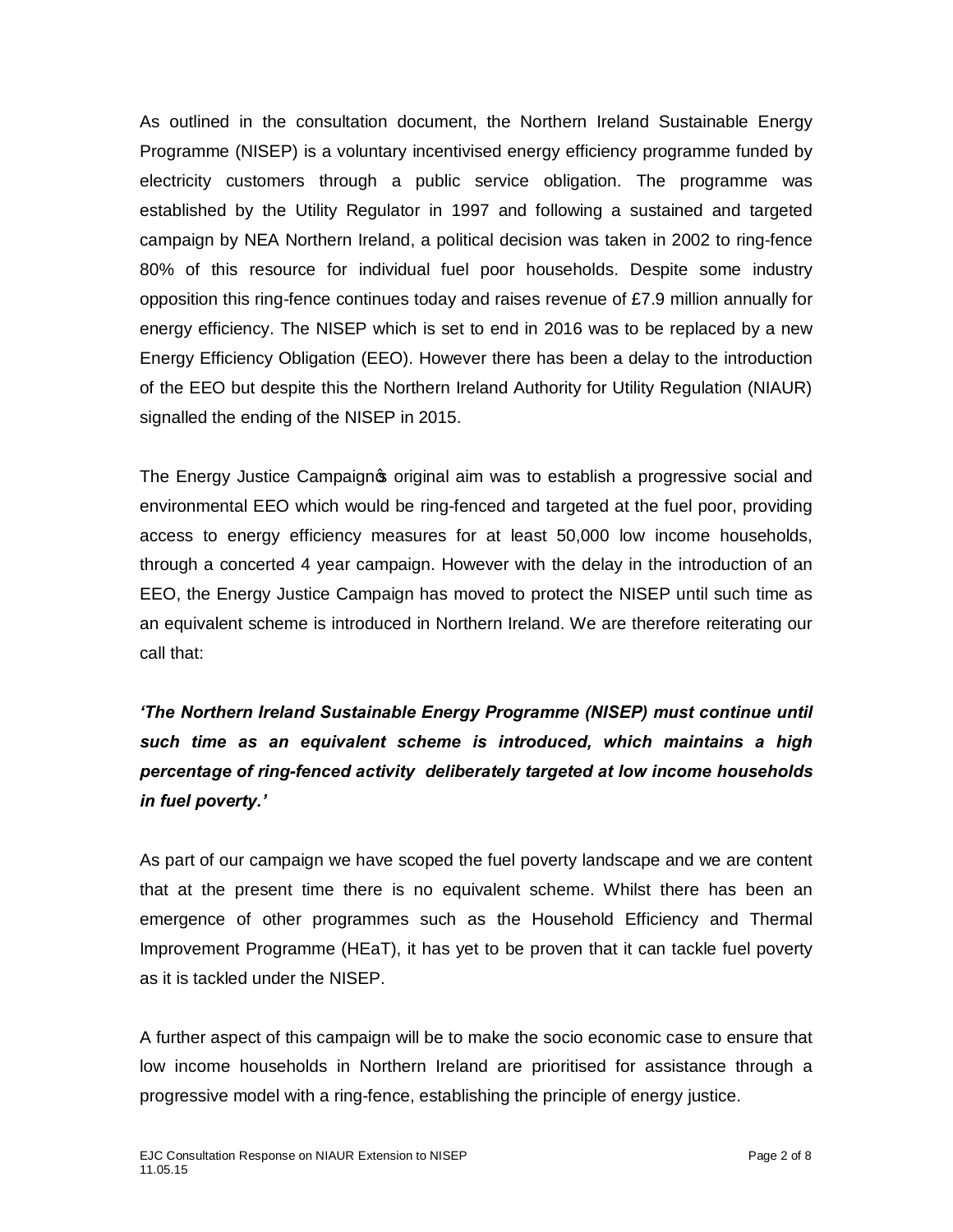Please find below a list of the steering group members and our submission.

| <b>Name</b>                             | Organisation                                                                                                                                  |
|-----------------------------------------|-----------------------------------------------------------------------------------------------------------------------------------------------|
| David Crothers<br>(Chair)               | Former Head of DSD Housing / NEA NI Trustee                                                                                                   |
| <b>Pat Austin</b>                       | <b>Director</b><br><b>National Energy Action NI</b>                                                                                           |
| <b>Ed Matthew</b>                       | Director of Transform UK<br><b>Energy Bill Revolution Campaigner</b>                                                                          |
| Jenny Saunders OBE                      | <b>Chief Executive</b><br><b>National Energy Action</b>                                                                                       |
| <b>Peter Smith</b>                      | <b>External Affairs Manager</b><br><b>National Energy Action</b>                                                                              |
| <b>Sharon Turner</b>                    | Visiting Professor at University College London and<br><b>University of Sussex</b><br>Former Climate & Energy Programme Leader at ClientEarth |
| <b>Stephen Tindale</b>                  | Research fellow<br>Centre for European Reform                                                                                                 |
| The Rt Honourable<br><b>Lord Whitty</b> |                                                                                                                                               |
| <b>TBA</b>                              | Consumer Council representative to be agreed                                                                                                  |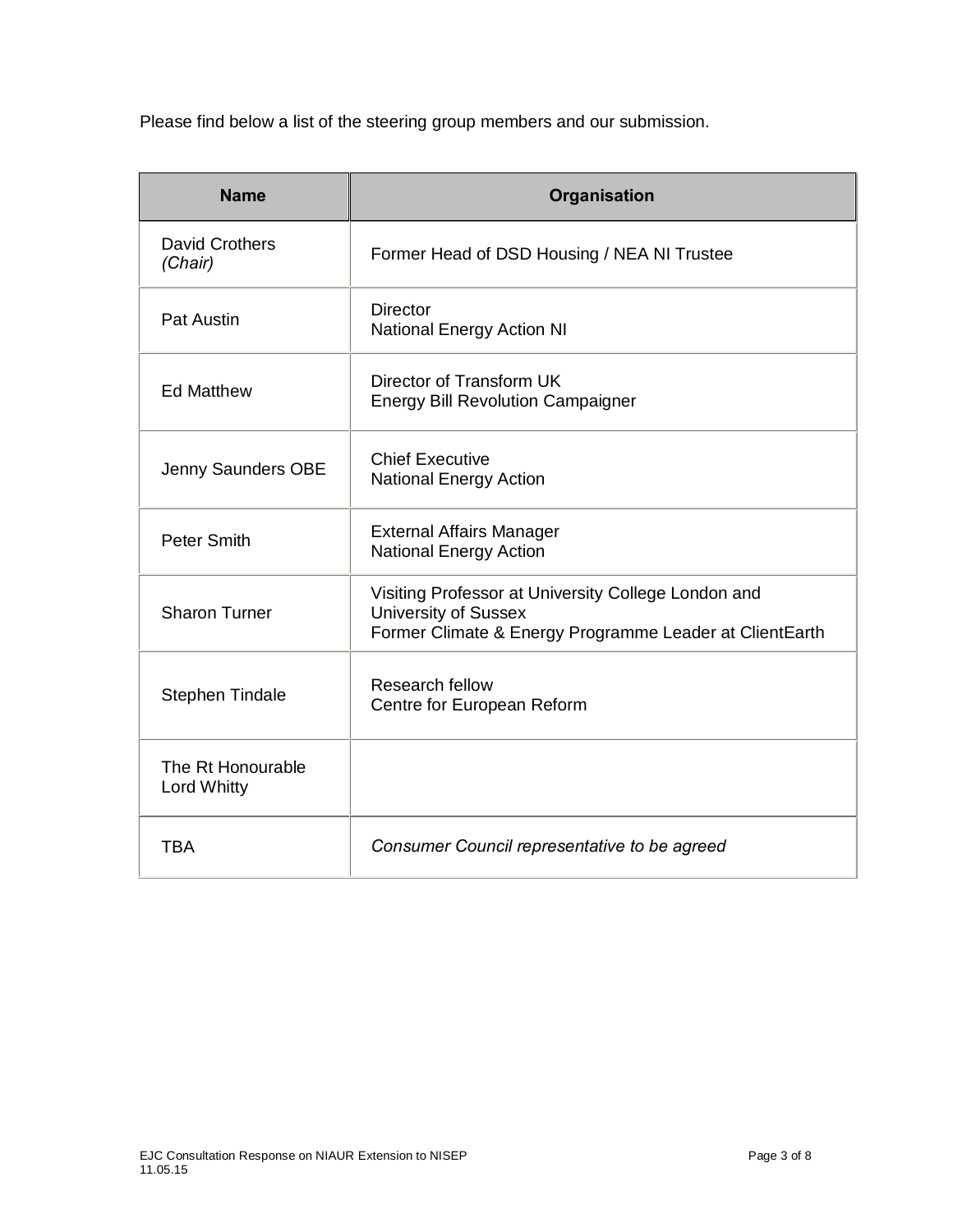## **Please find below our specific views on the questions posed.**

1. Respondents are asked to provide any evidence that they have in relation to the impact that the proposals in this paper will have on the groups listed above in relation to Section 75 of the Northern Ireland Act.

The UR has a statutory duty to have due regard to the needs of vulnerable customers including individuals with disability, individuals of pensionable age, those on low incomes and those living in rural areas. We believe that the proposal to reallocate 80% of the costs of NISEP being recovered from domestic customers will disproportionately impact all fuel poor households but in particular those who have intensive heating regimes due to their vulnerability including disability or age.

2. Respondents are asked to provide any further comments on the impact that the proposals in this paper are likely to have in relation to the promotion of equality of opportunity and the promotion of good relations.

No comment.

3. Respondents are asked to comment on the proposal to extend NISEP on the basis that costs associated with the scheme will be allocated on the basis of 80% to domestic customers and 20% to non domestic customers. Respondents are asked where possible to include any evidence that they might have to support their responses.

We welcome the proposed extension to the NISEP and have campaigned for this extension due to the delay in the introduction of an EEO for Northern Ireland.

The NISEP<sub>®</sub> aims are, efficiency in the use of energy, socially and environmentally sustainable long-term supplies at best value to customers, whilst having due regard to vulnerable customers. These aims clearly address fuel poverty and in many respects this was reaffirmed by our politicianos decision in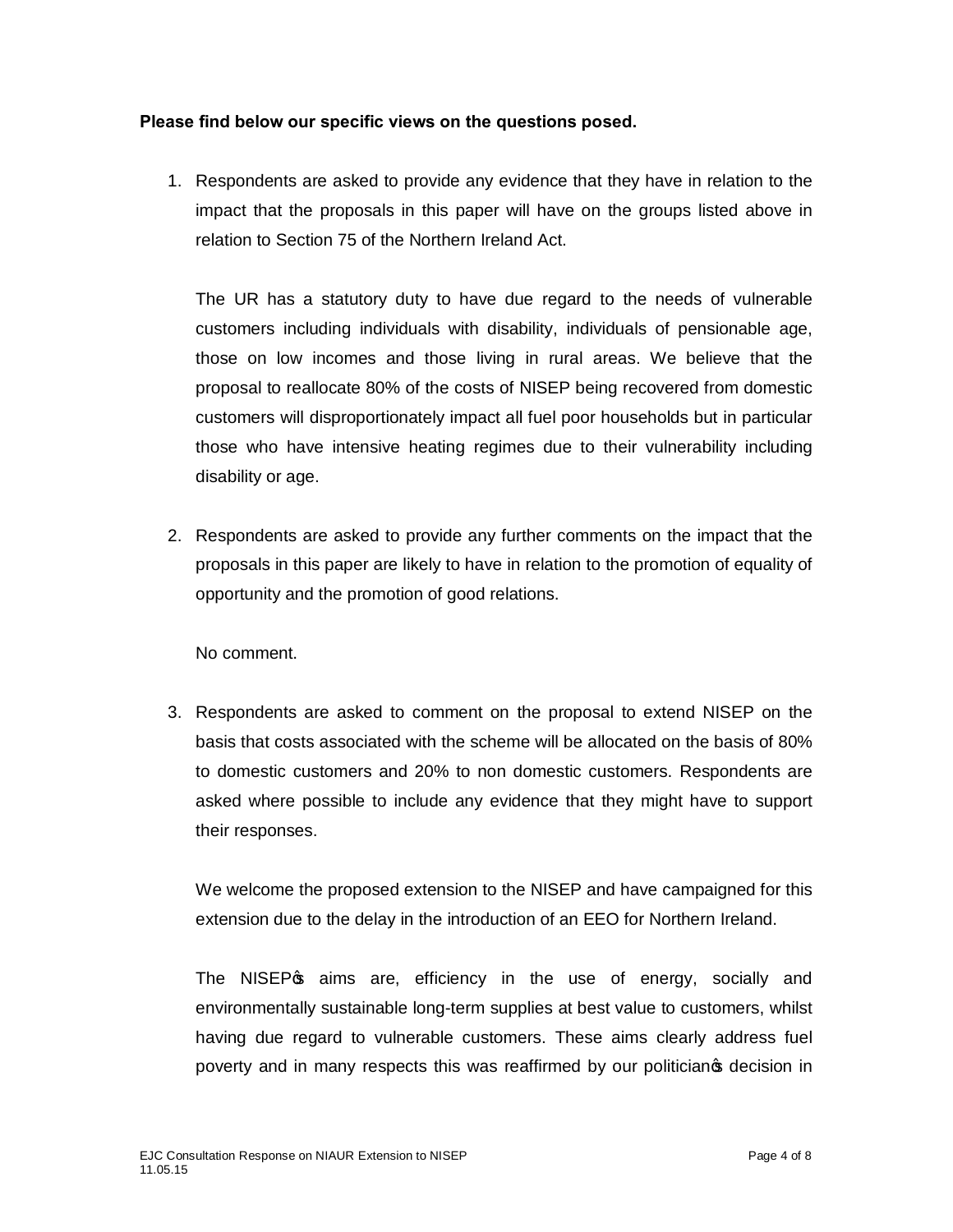2002 when they voted to establish the principle to ring-fence 80% of the NISEP fund to be targeted at fuel poor households.

NISEP currently lifts £7.9 million for energy efficiency programmes in Northern Ireland of which £6.5 million is targeted at fuel poverty programmes. NEA Northern Ireland and many other organisations have effectively used this funding to help fuel poor households by installing insulation and heating measures. It is important to note that NEA Northern Ireland receives no funding from NISEP. All households in Northern Ireland including the fuel poor contributes circa £3.40 via their electricity bill to this policy and benefit from the policy through measures installed, particularly the fuel poor. This is contrary to the Contracts for Difference (CfD) proposal which is set to replace the Northern Ireland Renewable Obligation (NIRO). Customers will contribute circa £75 per annum from their electricity bills for the CfD policy with no direct benefit to any customer in Northern Ireland. In our response to this CfD policy we have called for the introduction of a properly resourced energy efficiency strategy which could be resourced at a fraction of the cost currently mooted under CfD. The NISEP could indeed be the model used to lift this resource and we ask that this is considered within the broader energy policy debate. Alongside reducing carbon emissions, this would tackle fuel poverty, create jobs and economic growth, reduce pressure on the health service and improve energy security.

This principle is reinforced by recent research by Verco and Cambridge Econometrics who evaluated the environmental and economic stimulus of investing in energy efficiency. Their report challenges the assumption that we cannot afford to tackle fuel poverty. It argues that there is a triple win available of warmer homes, greater energy efficiency and economic growth if we can use carbon taxes revenue to benefit consumers, and fuel poor households in particular. The report notes that over the next 15 years £63 billion will be added to consumer energy bills through the carbon floor price applied in GB and EU Emissions Trading System (ETS). While Northern Ireland is exempt from the carbon floor tax we still contribute significantly to these taxes. If this resource was directed toward a major programme to improve the energy efficiency of homes we could make homes warmer, more affordable to heat and take a major step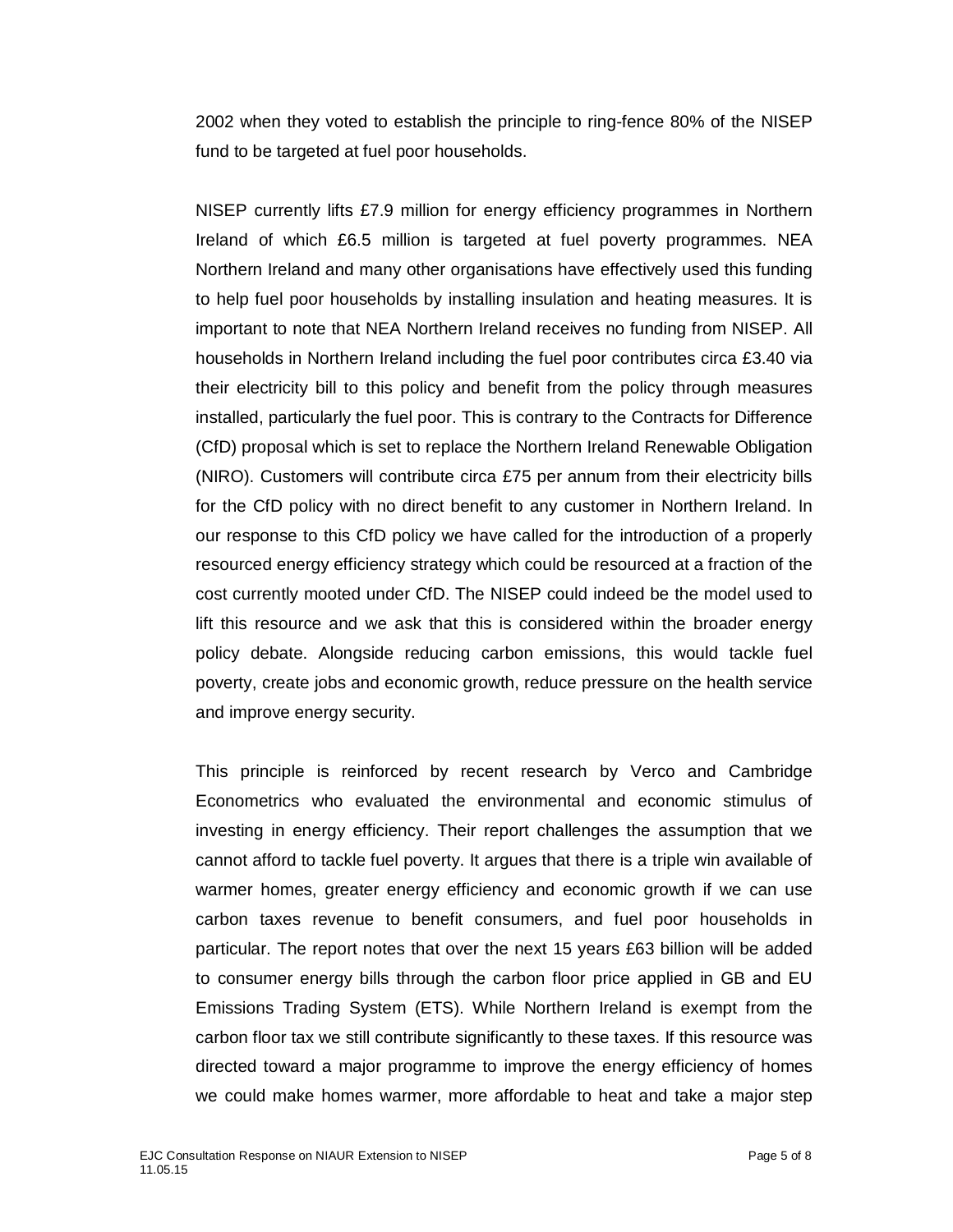toward our legally binding carbon reduction whilst tackling fuel poverty. This is the approach being taken by the French, the German and other EU Governments.

We therefore strongly agree with the proposal to extend the NISEP until such time as an equivalent scheme is introduced, which maintains the 80% ring-fence target for the fuel poor. At the time of writing the only programme which would appear to take the place of NISEP is the proposal to introduce an EEO. As part of our Energy Justice Campaign, we contacted the Head of Energy at the Department of Enterprise, Trade and Investment and received correspondence outlining the fact that the Energy Bill has been further delayed due to significant further policy work required for inclusion in the Bill, particularly the EEO. This would indicate that the Energy Bill will be greatly delayed. This delay is most worrying as it almost certainly creates a situation where there will be a hiatus even if the NISEP is extended for one year only until 2017. **We therefore recommend that NISEP continues until an equivalent scheme is introduced which may indeed be post 2017.**

It is also important to highlight that whilst the consultation document outlines alternative schemes similar to NISEP, we can categorically state that there is no other scheme which will take NISEP<sub>\$</sub> place for fuel poor households. 2014/15 has witnessed the biggest shake up to fuel poor programmes and the ending of NISEP which provides fully funded measures such as insulation and heating systems will leave a gaping hole in fuel poor programmes impacting negatively on low income households. **We therefore recommend that the NISEP continues in its current form as it will further complement the new fuel poverty landscape and plug the gaps in existing programmes.** 

The emergence of HEaT has also confused the landscape, but as yet the HEaT model is to be established with evidence that it will in any way tackle the needs of the fuel poor. **We therefore recommend that a watching brief is kept on the development of HEaT and that NISEP continues until such a time as there has been proper monitoring and evaluation of the HEaT model to ensure that assistance can be provided to those currently assisted under NISEP.**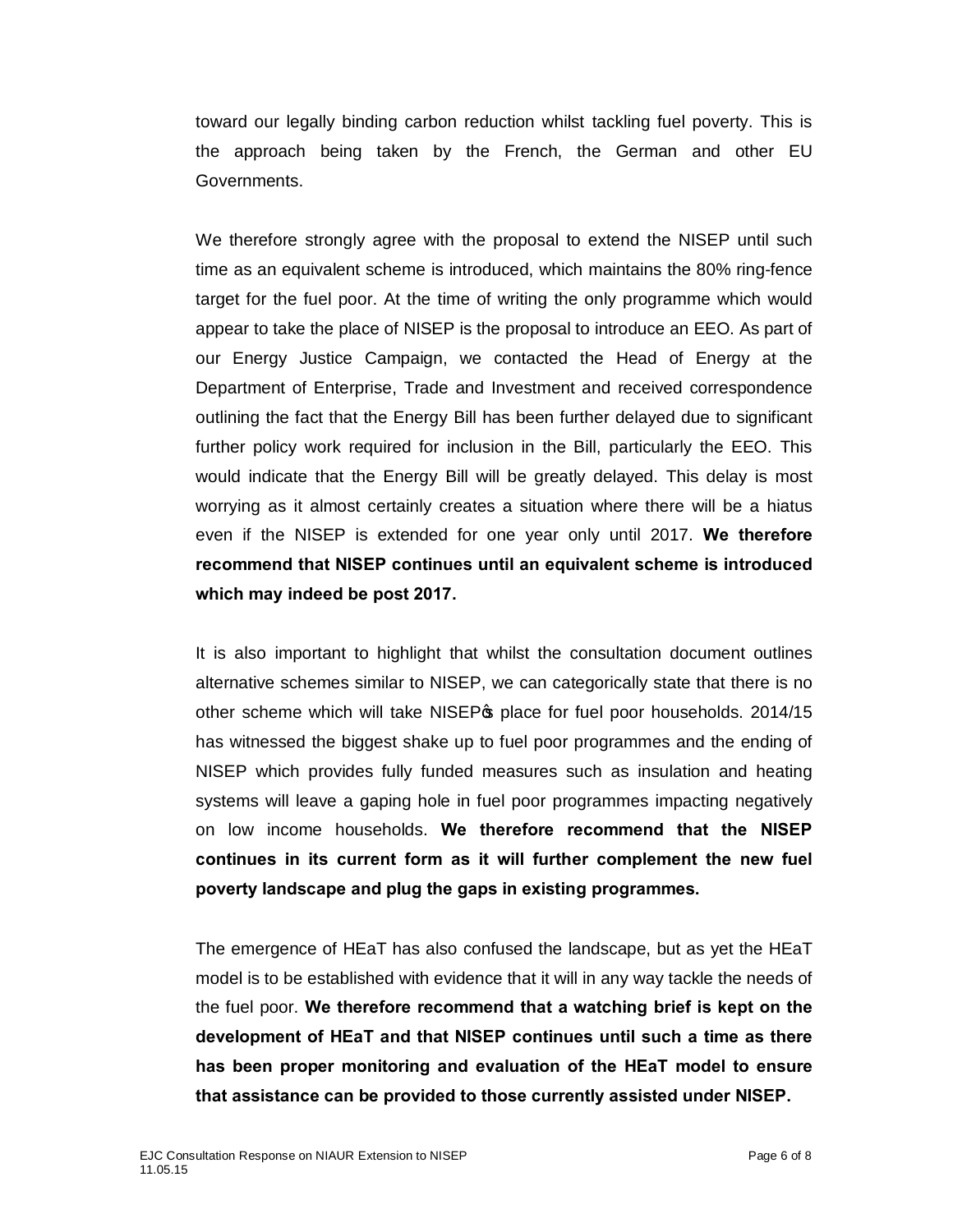The consultation document also refers to a report published by the Consumer Council on the number of schemes and confusion as a consequence. This report does not however say that NISEP should end. Yes, we agree there is a need for schemes to be redesigned and should the NISEP be extended for more than a year then believe it would be important to convene a working group with extensive knowledge of schemes to ensure good design and clear operational outworking. **We therefore recommend that a working group is convened to understand the customer journey and highlight the gaps and issues emerging from the NISEP schemes.**

We fundamentally disagree with the breaking of the  $\pm$  polluter pays principle. We believe this sets a dangerous precedent for energy policy. We do not believe that the domestic customer should pay a threefold increase in their contribution as this will place a disproportionately greater impact on the fuel poor. **We therefore recommend that the programme is kept as it currently stands.**

While much debate has been played out in the public arena around manufacturing costs, the NISEP is a tiny proportion of this cost. We believe some context needs to be placed around this debate. Our understanding is that the upward pressure on manufacturing costs is brought about as a consequence of the costs from generation and SEM design.

Additionally it should be said that industry has also benefitted significantly from the NISEP. The UR<sup>®</sup> figures highlights this and indeed the most recent 2013-14 figures indicate that of the total benefit to all customers, approximately 73% was accrued to the non-priority customers. This equates to £75.5 million for non-priority and £27.9 for priority customers. It is crucial that the whole picture is taken into consideration when considering this change to the 'polluter pays principleq

The NISEP has also brought about other positive impacts for the local economy and the ending of the programme will have a significant negative impact on the insulation industry.